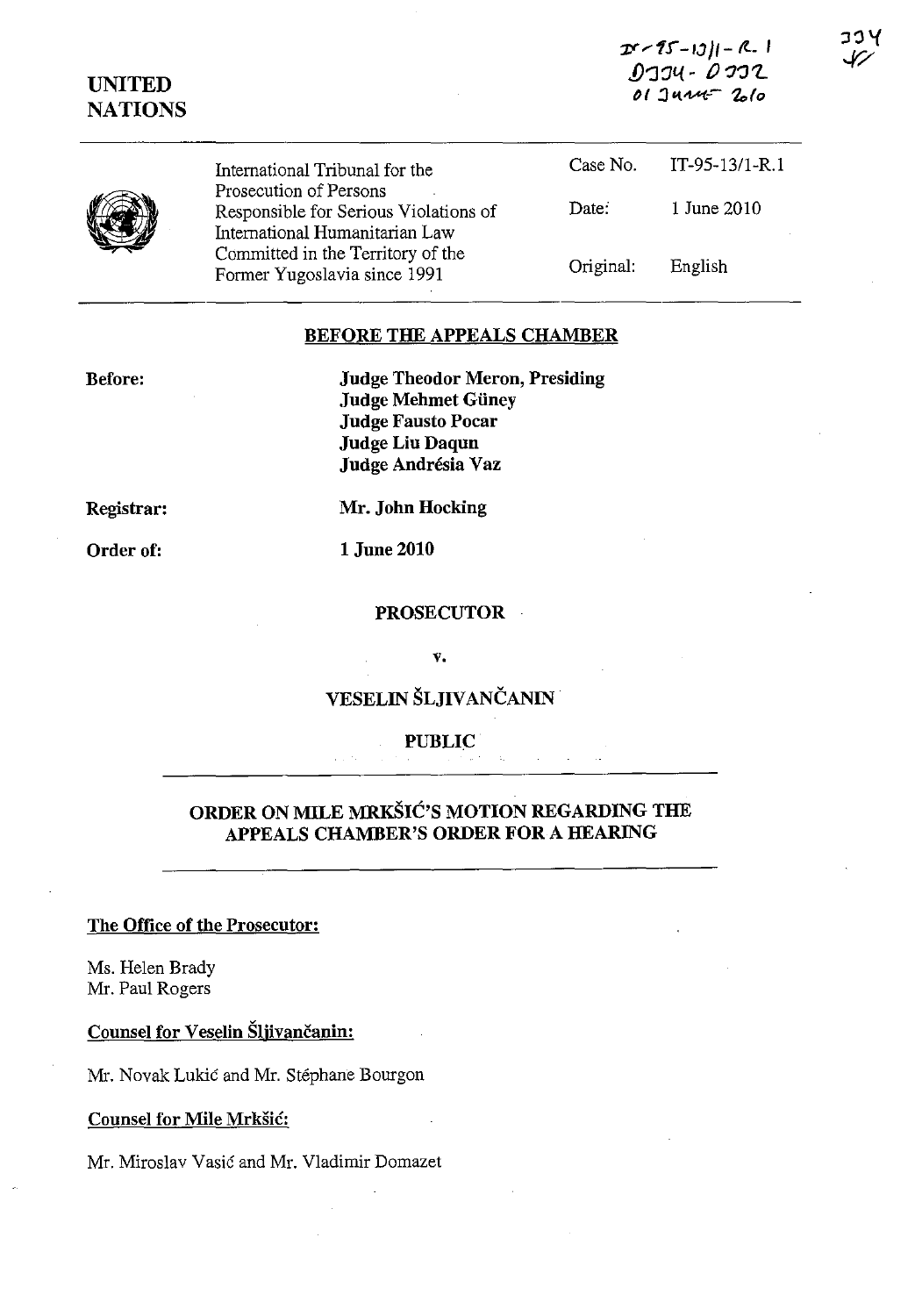**THE APPEALS CHAMBER** of the International Tribunal for the Prosecution of Persons Responsible for Serious Violations of International Humanitarian Law Committed in the Territory of the former Yugoslavia since 1991 ("Appeals Chamber" and "Tribunal", respectively),

**RECALLING** that the Appeals Chamber is seised of the "Application on Behalf of Veselin Sljivančanin for Review of the Appeals Chamber Judgment of 5 May 2009" ("Review Motion"), filed by Veselin Šljivančanin ("Šljivančanin") on 28 January 2010;

**RECALLING** the "Scheduling Order for Hearing Regarding Veselin Sljivancanin's Application for Review" issued by the Appeals Chamber on 20 April 2010, which convened an oral hearing ("Hearing") on 3 June 2010, and the "Order Responding to Prosecution's Motion on Hearing Management and Revised Scheduling Order" issued by the Appeals Chamber on 21 May 2010;

**BEING SEISED** of "Mile Mrkšić's Motion Regarding Trial Chamber's [sic] Order for Hearing Regarding Veselin Sljivancanin's Application for Review" ("Motion"), filed confidentially on 26 May 2010, whereby Mile Mrkšić ("Mrkšić") requests the Appeals Chamber to issue an order permitting him and his counsel to attend and take part in the Hearing;

**CONSIDERING** that Mrksic is not a party to the proceedings currently pending as a result of the Review Motion and that the Motion does not establish that Mrksic has any specific interest in the outcome of the review proceedings;

**CONSIDERING** that the Prosecution and Sljivancanin are not prejudiced by Mrksic's nonparticipation in the Hearing;<sup>1</sup>

## **FOR THE FOREGOING REASONS,**

**DISMISSES** the Motion in its entirety.

Done in English and French, the English text being authoritative.

<sup>&</sup>lt;sup>1</sup> In view of the lack of prejudice to them and the short time before the Hearing, the "Response to Mile Mrkšić's Motion to Intervene in Hearing Regarding Veselin Šljivančanin's Application for Review", filed confidentially by the Prosecution on 27 May 2010, and the "Applicant's Response to 'Mile Mrksic's Motion Regarding Trial Chamber's Order for Hearing Regarding Veselin Sljivančanin's Application for Review''', filed confidentially by Sljivančanin on 27 May 2010 have not been considered.